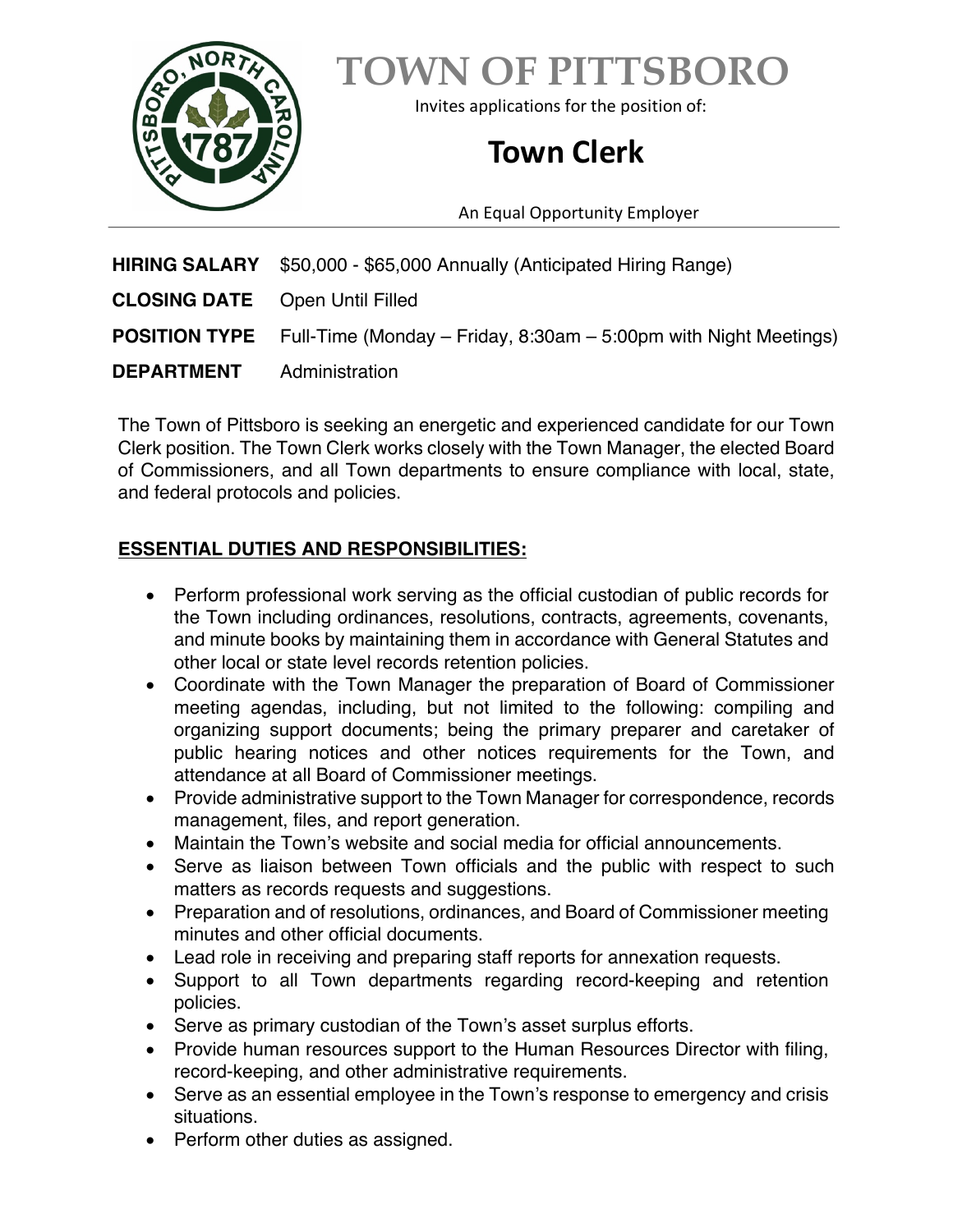### **KNOWLEDGE, SKILLS, AND ABILITIES:**

- General knowledge of the municipal government organizations, their function, operations, and departments.
- Ability to acquire and apply knowledge of the municipal policies, procedures, and services; ability to interpret municipal policies.
- Thorough knowledge of North Carolina General Statutes, and of local ordinances and regulations governing the responsibilities of municipal clerks.
- Thorough knowledge of office administrative practices and procedures, and the principles of vocabulary, grammar, spelling and composition.
- Skill in the use of office technology, computer equipment with working knowledge of Microsoft Office 365.
- Skill in working independently and exercising sound judgment in making decisions in conformance with laws, regulations, and policies without supervision.
- Skill in meeting established deadlines.
- Skill in the ability to maintain confidentiality on assignments with regard to information of the Town Manager's Office.
- General knowledge of public communications best practices as they pertain to social media and website maintenance.
- Skill in establishing and maintaining effective work relationships with vendors, management, government officials, media outlets, other employees, and the general public.
- Skill in communicating and presenting ideas effectively in oral and written forms.
- Skill in internal customer service excellence and collaborative conflict resolution.
- Ability to gather and analyze facts on a variety of subjects matters and to assemble and present concise reports and presentations.
- Ability to take notes of proceedings of official meetings and prepare accurate meeting minutes.
- Ability to proof-read documents and create rough drafts of memos and reports in support of the Town Manager.

#### **QUALIFICATIONS:**

#### **EDUCATION, EXPERIENCE AND OTHER REQUIREMENTS:**

- Graduation from an accredited two-year or four-year college with an Associate's or Bachelor's degree in public administration, public relations, communication or business or a related field plus 3-5 years of relevant professional experience in public record keeping and office management or an equivalent combination of education and experience.
- Certified Municipal Clerk (CMC) and North Carolina Certified Municipal Clerk (NCCMC) required or ability to obtain such certifications within 1-2 years.
- Master Municipal Clerk certification (MMC) desired.
- Valid North Carolina driver's license.
- Notary Public.